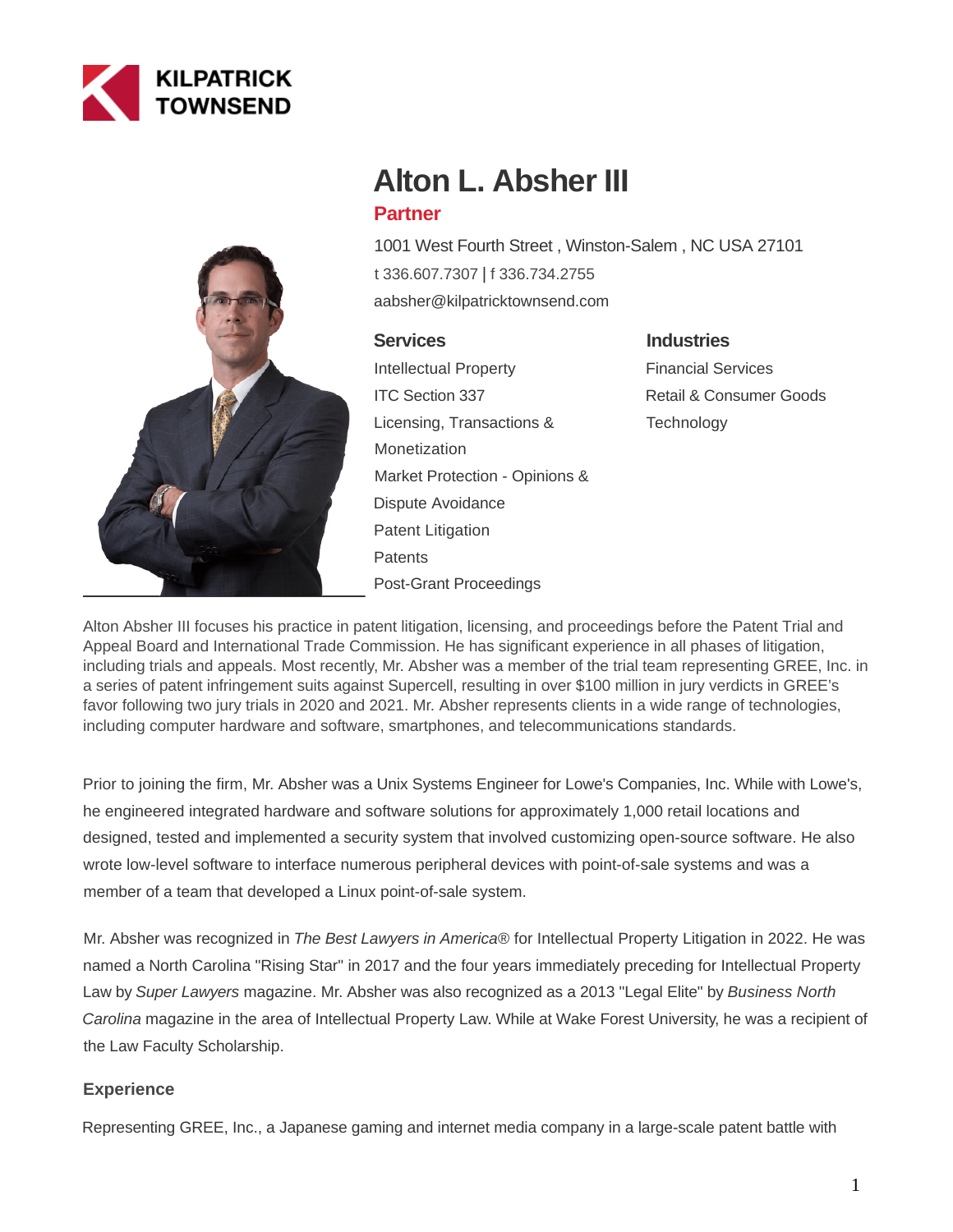

Supercell, a Finnish mobile game development company. Kilpatrick Townsend launched suits involving more than 20 patents against Supercell. The case has led to a complex series of litigations in district court resulting in more than \$100 million in jury verdicts in favor of GREE, as well as at the PTAB and before the Federal Circuit. The Kilpatrick Townsend team obtained a jury verdict for GREE in the Eastern District of Texas of willful infringement, asserting five patents and an award of at least \$8.5 million for damages against Supercell in September 2020, and a second jury verdict of willful infringement in favor of GREE and an award of at least \$92 million in damages in May 2021. GREE, Inc. v. Supercell Oy, Nos. 2:19-cv-00237, 2:19-cv-00310, 2:19-cv-00311, 2:19-cv-00070, 2:19-cv-00071 (E.D. Tex.) (Judge Gilstrap).

Represented Delta Air Lines and United Airlines in a patent infringement litigation in the Eastern District of Texas. The plaintiff asserted patents related to secure online transactions against Delta, United, and several other defendants. Case settled. (Judge Gilstrap). Stambler v. Atmos Energy Corp., et al., No. 10-594 (E.D. Tex. filed Dec. 28, 2010).

Represented Wachovia Bank, Branch Banking & Trust Company, M&T Bank and Comerica Bank against DataTreasury in patent infringement suits in the Eastern District of Texas. The patents at issue involved various technologies, including telecommunications, electronic payment and clearing systems, software, business methods, and electrical and mechanical devices. The plaintiff in these cases sued more than 40 defendants, including many leading banks and financial institutions. Cases settled in 2009 and 2010 shortly before trial. DataTreasury Corp. v. Wachovia Corp., et al., No. 05-0293 (E.D. Tex. filed June 28, 2005) and DataTreasury Corp. v. Wells Fargo & Co., et al., No. 06-0072 (E.D. Tex. filed Feb. 24, 2006). (Judge Folsom).

Represented large financial institution in a patent infringement suit filed by a financial institution services company related to online banking technology. The case settled favorably shortly before trial.

Represented Cisco in a patent infringement litigation in the Eastern District of Virginia. The plaintiff asserted 11 patents related to encryption and network hardware technology against Cisco and several other defendants. In connection with defending Cisco, we performed significant analysis on the network hardware at issue. The court stayed the case for all defendants except for IBM, which was successful in getting summary judgment of non-infringement and on appeal. TecSec, Inc. v. IBM Corp., et al., No. 1:10-cv-115 (E.D. Va. filed Feb. 5, 2010).

Represented Manhattan Associates in a patent infringement litigation in the District of Massachusetts. The plaintiff asserted a patent related to supply chain software against Manhattan Associates and several other defendants. Case settled. (Judge Young). Sky Technologies LLC v. Microsoft Corp., et al., No. 1:11-cv-10833 (D. Mass. filed May 11, 2011).

Represented *amicus curiae* The Financial Services Roundtable in pending appeal involving the proper standard for direct patent infringement when separate actors each perform different steps of a method claim. Akamai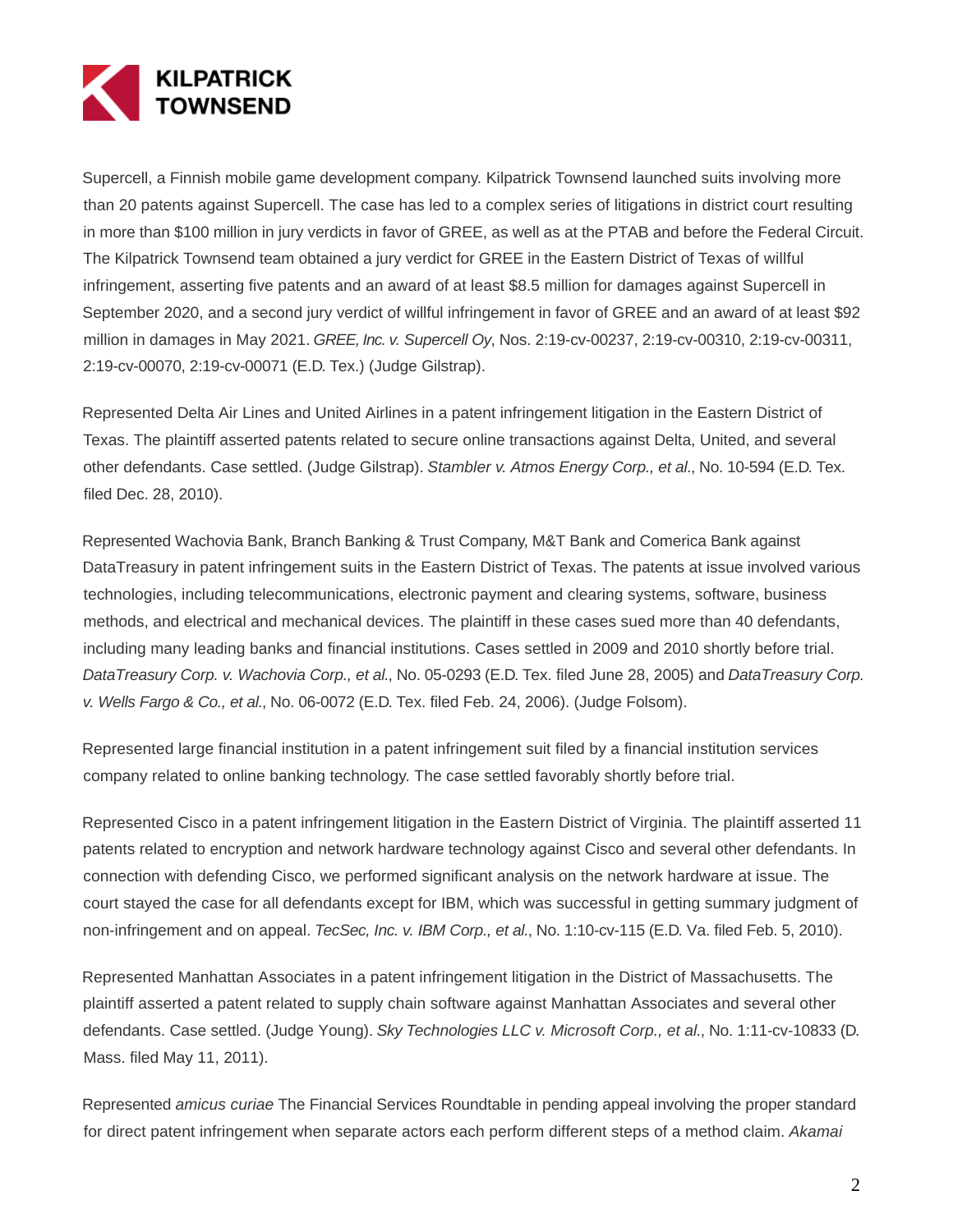

Technologies, Inc. et al v. Limelight Networks, Inc., Fed. Cir. Appeal No. 2009-1372.

Represented a major North American bank in a suit alleging infringement of two patents relating to methods for authenticating information and parties in online banking transactions. The plaintiff has sued approximately 30 banks and financial institutions in the action and has filed companion cases against many of the defendants' third party vendors. Case settled.

Defended a California-based boutique, high-end, pet lifestyle company, in a patent suit relating to car pet seats. The litigation proceeded through early stages of discovery before we reached a favorable settlement.

Represented Red Hat, Inc., Amazon.com, SoftLayer Technologies, Rackspace, Whole Foods, The Planet.com Internet Services, and NYSE Euronext in a patent infringement litigation regarding caching functionality in the Linux operating system in the Eastern District of Texas. A favorable settlement occurred shortly before trial. Bedrock Computer Technologies, LLC v. SoftLayer Technologies Inc., et al., No. 06-269 (E.D. Tex. filed June 16, 2009) and Red Hat Inc. v. Bedrock Computer Technologies, LLC, No. 09-549 (E.D. Tex. filed Dec. 9, 2009). (Judge Davis and Magistrate Judge John Love).

Defended Motorola Mobility LLC against a suit that Intellectual Ventures filed in the District of Delaware accusing certain smartphones and tablets of infringing six different patents. The case team won one of the patents on summary judgment, tried three others to a jury resulting in a hung jury and mistrial, and then won two of those three patents on post-trial motions. The firm tried another patent to a second jury resulting in a verdict of non-infringement and invalidity. Intellectual Ventures I LLC, et al. v. Motorola Mobility, LLC, Civ. No. 11-908 (D. Del. filed Oct. 6, 2011).

Represented Alfresco Software in a lawsuit involving allegations of patent infringement related to content management systems. The lawsuit involved nine patents from two distinct families of patents, each covering different subject matter. After successfully transferring the case from the Eastern District of Virginia to the Northern District of California, Alfresco invalidated two of the asserted patents at the 12(b)(6) stage under the Supreme Court's Alice standard for patentable subject matter under 35 U.S.C. 101. The remainder of the case was settled shortly thereafter on confidential terms. Open Text SA v. Alfresco Software Ltd., et al., 13-cv-04843 JD (N. D. Cal., filed October 18, 2013).

Represented Nissan in IPR of U.S. Patent Nos. 5,917,405; 6,542,076; 6,549,130; and 7,397,363. The patents generally relate to remotely controlling a vehicle. Nissan succeeded in invalidating each challenged claim of all four patents before the Patent Trial and Appeal Board. Nissan North America Inc. v. Joao Control & Monitoring Systems LLC., Case No. IPR2015-01508, -01509, -01585, and -01645.

#### **Education**

Wake Forest University School of LawJ.D. (2007) cum laude, Order of the Coif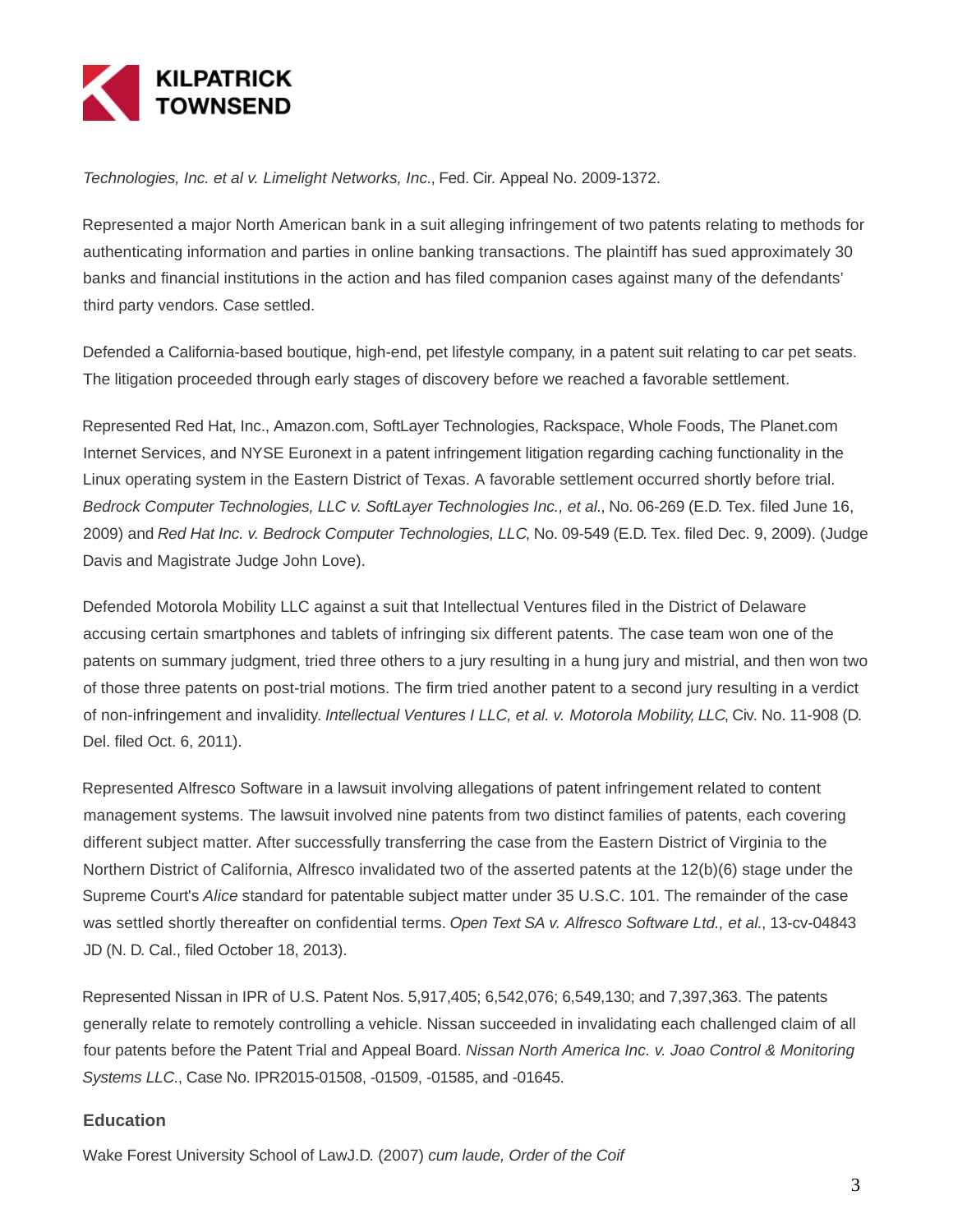

University of North Carolina at AshevilleB.S. (2000) Computer Science

### **Admissions**

North Carolina (2007)

#### **Court Admissions**

- U.S. Court of Appeals for the Federal Circuit (2011)
- U.S. District Court for the Eastern District of Texas (2008)
- U.S. District Court for the Middle District of North Carolina (2007)
- U.S. District Court for the Western District of Texas (2021)
- U.S. Patent and Trademark Office (2007)

#### **Professional & Community Activities**

American Bar Association, IP Litigation Committee, Young Lawyers Subcommittee, Co-Chair (2009-2012) American Bar Association, IP Litigation Committee, Patent Law Subcommittee, Co-Chair (2012-2017) North Carolina Bar Association, Co-Editor of IP Links Newsletter (2010-2012) North Carolina Bar Association, IP Section Council, Member (2012-Present) North Carolina Museum of Natural Resources, Advisory Council, Member (2014-2017) Wake Forest Law Review, Managing Editor (2006-2007)

#### **Insights**

#### News Releases

Kilpatrick Townsend Attorneys Honored in the 2022 Edition of The Best Lawyers in America August 19, 2021

#### **Perspectives**

KT Client Success | \$100 Million Win for Client GREE in Mobile Gaming Patent Clash June 11, 2021

#### **News**

35 Kilpatrick Townsend Attorneys Named to the North Carolina Pro Bono Honor Society May 24, 2019

#### News Releases